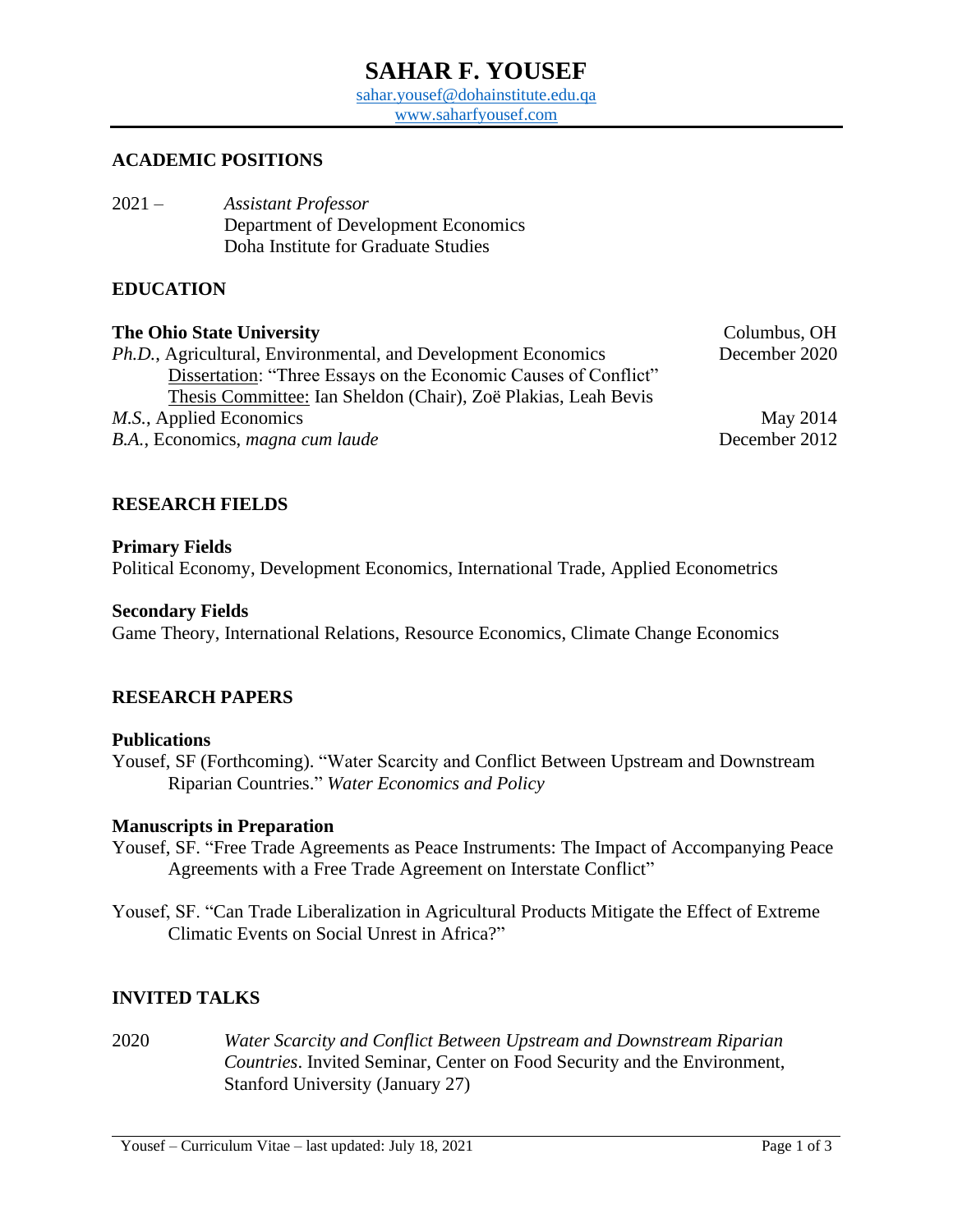# **CONFERENCE PRESENTATIONS**

| 2021 | Midwest Economic Association Conference, Free Trade Agreements as Peace         |
|------|---------------------------------------------------------------------------------|
|      | Instruments: The Impact of Accompanying Peace Agreements with a Free Trade      |
|      | Agreement on Interstate Conflict, Virtual Annual Meetings (March 22-26)         |
| 2020 | Agricultural and Applied Economics Association Conference, Can Trade            |
|      | Liberalization in Agricultural Products Mitigate the Effect of Extreme Climatic |
|      | <i>Events on Social Unrest in Africa?</i> , Virtual Meeting (August 10-11)      |
| 2020 | Midwest Economic Association Conference, Water Scarcity and Conflict Between    |
|      | Upstream and Downstream Riparian Countries, Evanston, IL (March 27-29)          |
|      | [Cancelled due to COVID-19]                                                     |
| 2019 | Agricultural and Applied Economics Association Conference, Conflict Between     |
|      | Riparian Countries, Atlanta, GA (July 21-23)                                    |
| 2019 | Midwest Economic Association Conference, Climate Change, Trade Liberaliza-      |
|      | tion and Civil Strife, St. Louis, MO (March 15-17)                              |
| 2018 | Midwest Economic Association Conference, The Impact of Including Trade          |
|      | Agreements in Peace Negotiations, Chicago, IL (March 23-25)                     |

# **TEACHING EXPERIENCE**

# **Doha Institute for Graduate Studies** (Instructor)

Economic Development: Theories and Practices, Master's Level (Fall 2021) Economics of Labor and Human Capital, Master's Level (Fall 2021)

# **Columbus State Community College** (Instructor)

Principles of Macroeconomics, Undergraduate Level, SEI: 3.9/4 (Spring 2017; Fall 2017, 2019) Principles of Microeconomics, College Credit Plus (CC+) Program, SEI: 3.2/4 (Fall 2016)

#### **The Ohio State University** (Teaching Assistant)

Prin. of Agribusiness Finance, Undergrad. Level, no SEI, Instructor: Abdoul Sam (Spring 2017) Applied Quantitative Methods, Master's Level, SEI: 4.5/5, Instructor: Ani Katchova (Fall 2016)

# **RESEARCH EXPERIENCE & OTHER EMPLOYMENT**

- 2017 2020 The Ohio State University, Graduate Research Associate for Prof. Ian Sheldon
- 2015 Verizon Wireless, Data Analyst
- 2013 2015 Columbus State Community College, Mathematics Tutor

# **PROFESSIONAL ACTIVITIES**

**Referee**: Hikama (in Arabic)